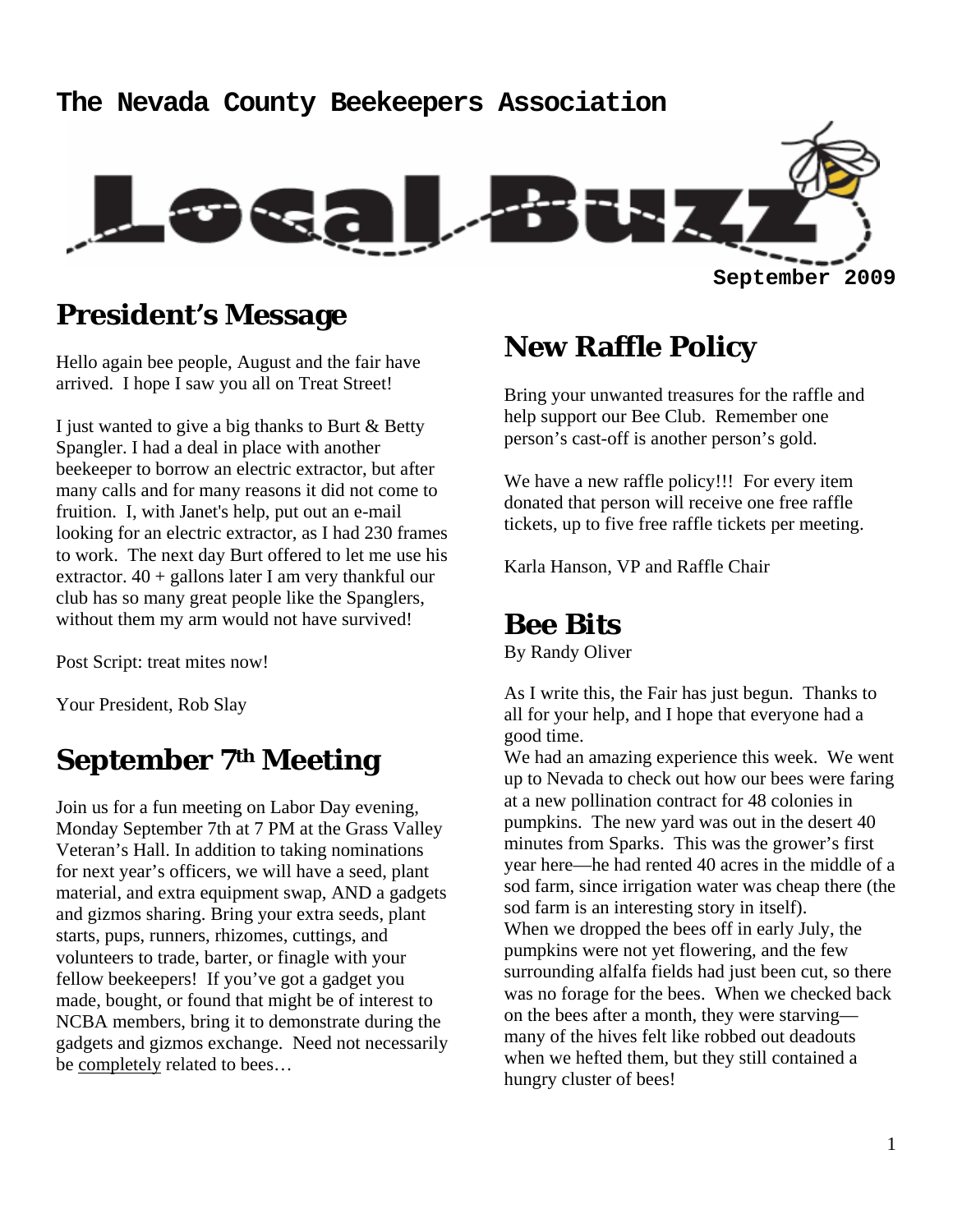The strange thing was that there were pumpkins in bloom, and several nearby fields of alfalfa flowering. The wind was blowing steadily both when we had dropped the bees off, and again when

we revisited, so we guessed that it must be too windy there for them to forage. So we went home, with plans to return in a day or so with emergency feed in the form of syrup and pollen patties, to see if we could save the colonies. Four days later we returned, with a tank containing 1500 lbs of sugar syrup, a hundred pounds of pollen patties,



and a truckload of feeders. When we got there, there was no wind, so I started hefting colonies to confirm their condition. Amazingly, every one was now heavy!

During the three days of flight since the last inspection, the colonies had put on an average of over forty pounds of beautiful light alfalfa honey each! Colonies that had deep supers of foundation had suddenly drawn and filled them. Many colonies had plugged out, and had filled every cell in the broodnest with honey—leaving the queen with no place to lay.

We've seen good honeyflows before, but nothing has ever surprised us like this! Not only did we haul the (expensive) syrup back home, but we wished that we had brought more honey supers. We wound up swapping frames out of the few weak colonies that still had foundation, into the heavy ones that needed room. We hope that this will hold them until the alfalfa is cut in a few days, since with the Fair, the WAS convention, and a trial setup that I'm doing with a visiting scientist, I simply didn't have time to return.

Bees never cease to amaze me. Their ability to put on honey in a big way when conditions are right simply takes one's breath away.

Attention: now is the time to pull your honey to extract (if you haven't already), and to knock your mite levels back if necessary.

As I mentioned previously, I will be taking part in a research trial, and could use some volunteer help later this month in equalizing a number of colonies.

It will be a long day of bee work, involving sorting frames from strong colonies, and building 72 identical singles. If you're up for some fun, let me know.

Randy Oliver

# **Eastern Apicultural Society New York 2009**

By Janet Brisson

I was so lucky to be a vendor at the Chemical Free EAS conference at Ellicottville, NY and be able to attend some of

the talks. Larry Connors had a session out in the bee yard that I found really fascinating. He taught us to figure out how many eggs our queens are laying. You need a tape measure or ruler as you go through your brood supers. You are going to measure capped brood in square inches on both sides of each frame and every frame that has capped brood in your hive. If there is capped brood in two areas of the frame, measure those separately. Write down all figures, multiply by 25 (as there are 25 cells per square inch) and then divide by 12 (12 days from the time the egg is laid until it is capped). That gives you the approximate number of eggs the queen is laying a day. Larry divided us into groups and our queen was laying approximately 1400 eggs a day. A good queen.

 We had two pallets of screened bottom boards sent out to EAS as our Connecticut distributors, Ted and Becky Jones, were going to take a pallet back with them. The pallet was taken off the truck by the hotel's forklift and loaded right onto the Jones truck. The other pallet went into the Trade Show. The hotel had no storage, so Ted, Becky and I filled the booth and under the table, but we still had almost 30 left. There was a little space of no man's land that the hotel made between booths. Our neighbors from BeeCraft suggested we use that. Perfect.

 Our very own John Miller attended the conference; it was so good to see a familiar face so far from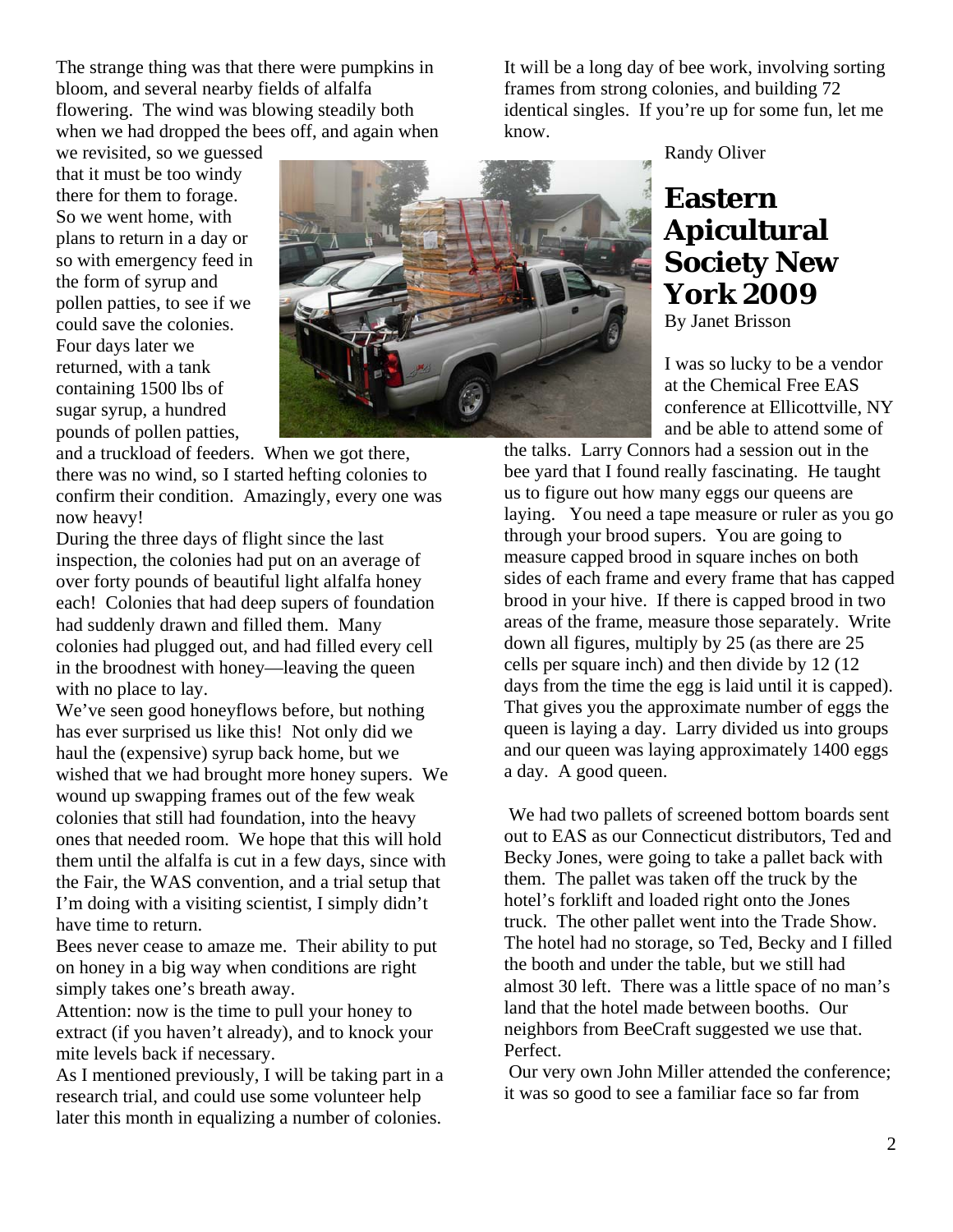home. He shared his energy candy with me, it really does give you a boost and they taste good.



Janet at EAS

I bought books for our library, 'Natural Beekeeping' by Ross Conrad, one of the speakers, two cookbooks from England and a pamphlet on making a swarm control board.

## **For Sale: Country Rubes Combo Screened Bottom Boards**

Special NCBA Club Price! Call Janet for details. 530-913-2724 or email at rubes@countryrubes.com.

#### **Sacramento Beekeeping Supplies**

- Complete line of all beekeeping supplies
- American dealer for Sheriff suits
- Gifts-bee themed children's wear, tableware, garden décor, etc
- Books—children's beekeeping, homemade cosmetics, candles
- Beeswax candles, molds, waxes (soy and paraffin too) dyes, scents, and wicks
- Honeycomb sheets for rolling candles—35 colors

2110 X Street, Sacramento, CA 95818 (916) 451-2337 fax (916) 451-7008 Webpage at www.sacramentobeekeeping.com email: info@sacramentobeekeeping.com Open Tuesday through Saturday 10:00 – 5:30 **MAIL ORDERS RECEIVE QUICK SERVICE** 

# **August Minutes**

No minutes were taken at the August meeting.

# **Nevada County Beekeepers Association Forum**

If you are an up-to-date member and have access to the internet, you will be getting an invitation to join the Nevada Country Beekeepers Association Forum at NCBEES@yahoo.com. Once you get the invite, follow the links and join. Here you can sign up to get communications has they come in, or everything once daily. We can ask questions, answer questions, post club news and get up to the minute information as it's passed on to us. This is going to be a work in progress. If anyone would like to volunteer to be a moderator, please contact Janet at 530-913-2724 rubes@countryrubes.com sincerely, Janet Brisson

# **Honey, I'm Home**

A quick search of internet sites under 'latest in beekeeping' reveals a couple of common themes: people are starting to keep bees in less rural settings, and membership in bee clubs is way up recently.

Those of you who have been coming to NCBA for years can attest to the increase in the number of people attending our meetings. Apparently the phenomenon is not local; the British Beekeeping Society membership has increase to over 14,000 from 5,000 recently.

As development pressures reduce the number of rural places available to keep bees, more people are finding creative ways to keep bees in more populated areas.